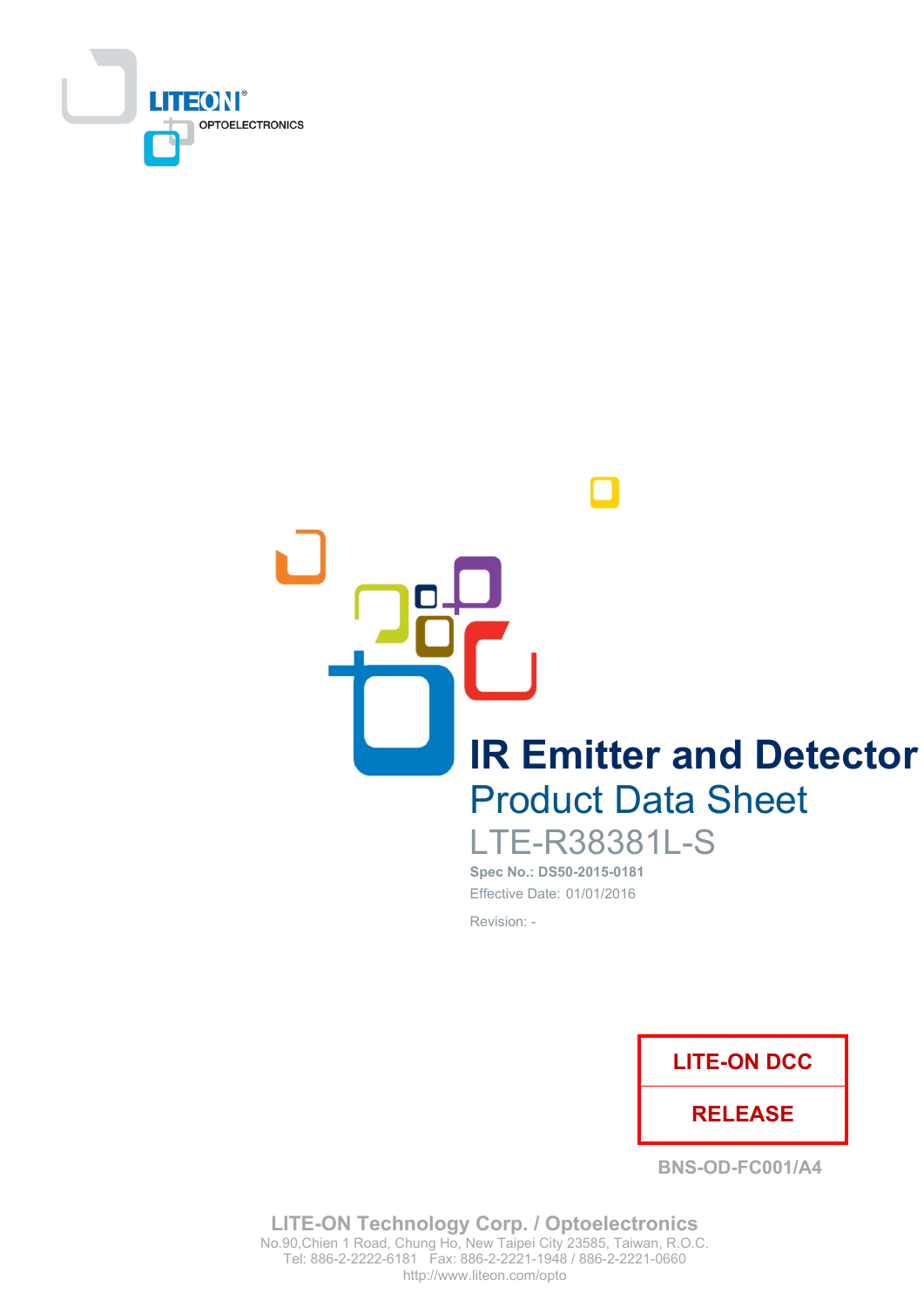

## **IR Emitter and Detector** LTE-R38381L-S

#### 1. Description

Lite-On offers a broad range of discrete infrared components for application such as remote control, IR wireless data transmission, security alarm & etc. Customers need infrared solutions featuring high power, high speed and wide viewing angels. The product line includes GaAs 940nm IREDs, AIGaAs high speed 850nm IREDs, PIN Photodiodes and Phototransistors. Photodiodes and Phototransistors can be provided with a filter that reduces digital light noise in the sensor function, which enables a high signal-to-noise ratio.

#### 1.1. Features

- High power LED light source  $\blacksquare$
- High performance, long life  $\blacksquare$
- High LED driving current
- Meet ROHS, Green Product

#### **1.2. Applications**

- Infrared emitter
- **PCB Mounted Infrared Sensor**







#### **Notes:**

- 1. All dimensions are in millimeters (inches).
- 2. Tolerance is ±0.1mm (.004") unless otherwise noted.
- 3. Specifications are subject to change without notice.

Part No.: LTE-R38381L-S BNS-OD-FC 002/A4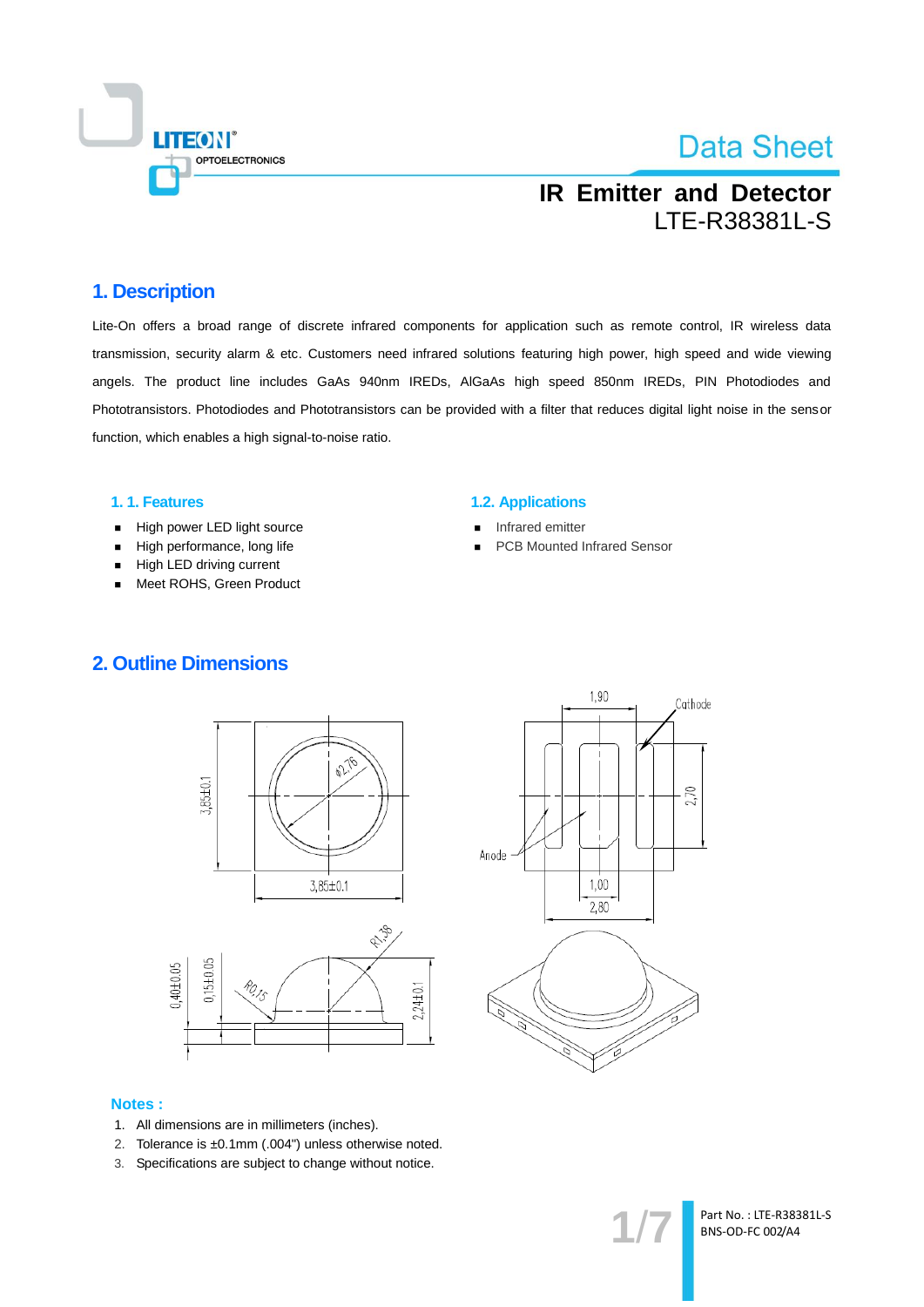

## **IR Emitter and Detector** LTE-R38381L-S

### 3. Absolute Maximum Ratings at TA=25°C

| <b>Parameter</b>                          | <b>Maximum Rating</b>                 | <b>Unit</b> |  |
|-------------------------------------------|---------------------------------------|-------------|--|
| Power Dissipation                         | 1.8                                   | W           |  |
| Peak Forward Current (300pps, 10us pulse) | 5                                     | A           |  |
| <b>DC Forward Current</b>                 |                                       | Α           |  |
| <b>Reverse Voltage</b>                    | 5                                     | V           |  |
| <b>Thermal Resistance Junction</b>        | 10                                    | K/W         |  |
| <b>Operating Temperature Range</b>        | $-40^{\circ}$ C to + 85 $^{\circ}$ C  |             |  |
| Storage Temperature Range                 | $-55^{\circ}$ C to + 100 $^{\circ}$ C |             |  |
| Infrared Soldering Condition              |                                       |             |  |
|                                           | 260°C for 10 Seconds Max.             |             |  |

### 4. Electrical / Optical Characteristics at TA=25°C

| <b>Parameter</b>          | <b>Symbol</b>           | Min. | Typ.                     | Max.                     | <b>Unit</b> | <b>Test Condition</b> |
|---------------------------|-------------------------|------|--------------------------|--------------------------|-------------|-----------------------|
| Radiant Intensity         | ΙE                      | 160  | $\overline{\phantom{a}}$ | $\blacksquare$           | mW/sr       | $I_F = 1A$            |
| <b>Total Radiant Flux</b> | $\Phi_{\rm e}$          | ٠    | 590                      | $\blacksquare$           | mW          | $I_F = 1A$            |
| Peak Emission Wavelength  | $\Lambda_{\text{Peak}}$ |      | 940                      | $\overline{\phantom{0}}$ | nm          | $I_F = 1A$            |
| Spectral Line Half-Width  | Δλ                      | -    | 50                       |                          | nm          | $I_F = 1A$            |
| Forward Voltage           | VF                      | -    | 1.8                      | 2.3                      | V           | $I_F = 1A$            |
| <b>Reverse Current</b>    | l <sub>R</sub>          | -    | $\blacksquare$           | 10                       | μA          | $V_R = 5V$            |
| Rise/Fall Time            | Tr/Tf                   | -    | 30                       | $\overline{\phantom{0}}$ | ns          | 10%~90%               |
| Viewing Angle             | $2\theta_{1/2}$         |      | 90                       |                          | deg         |                       |

**NOTE:** 

1.  $\theta_{1/2}$  is the off-axis angle at which the luminous intensity is half the axial luminous intensity.

2. The dominant wavelength, Ad is derived from the CIE chromaticity diagram and represents the single wavelength which defines the color of the device.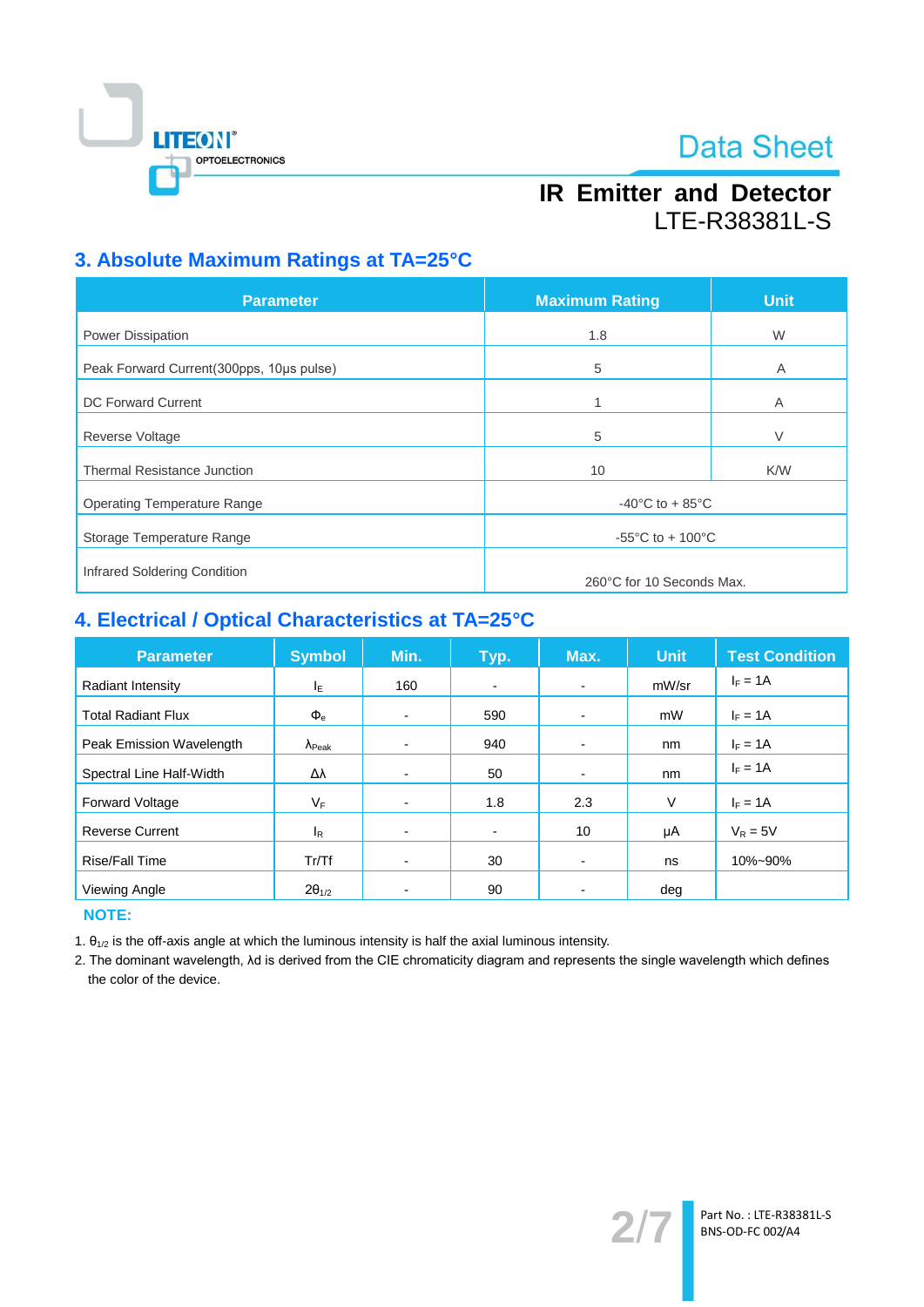

## **IR Emitter and Detector** LTE-R38381L-S

### 5. Typical Electrical / Optical Characteristics Curves

(25°C Ambient Temperature Unless Otherwise Noted)



Part No.: LTE-R38381L-S BNS-OD-FC 002/A4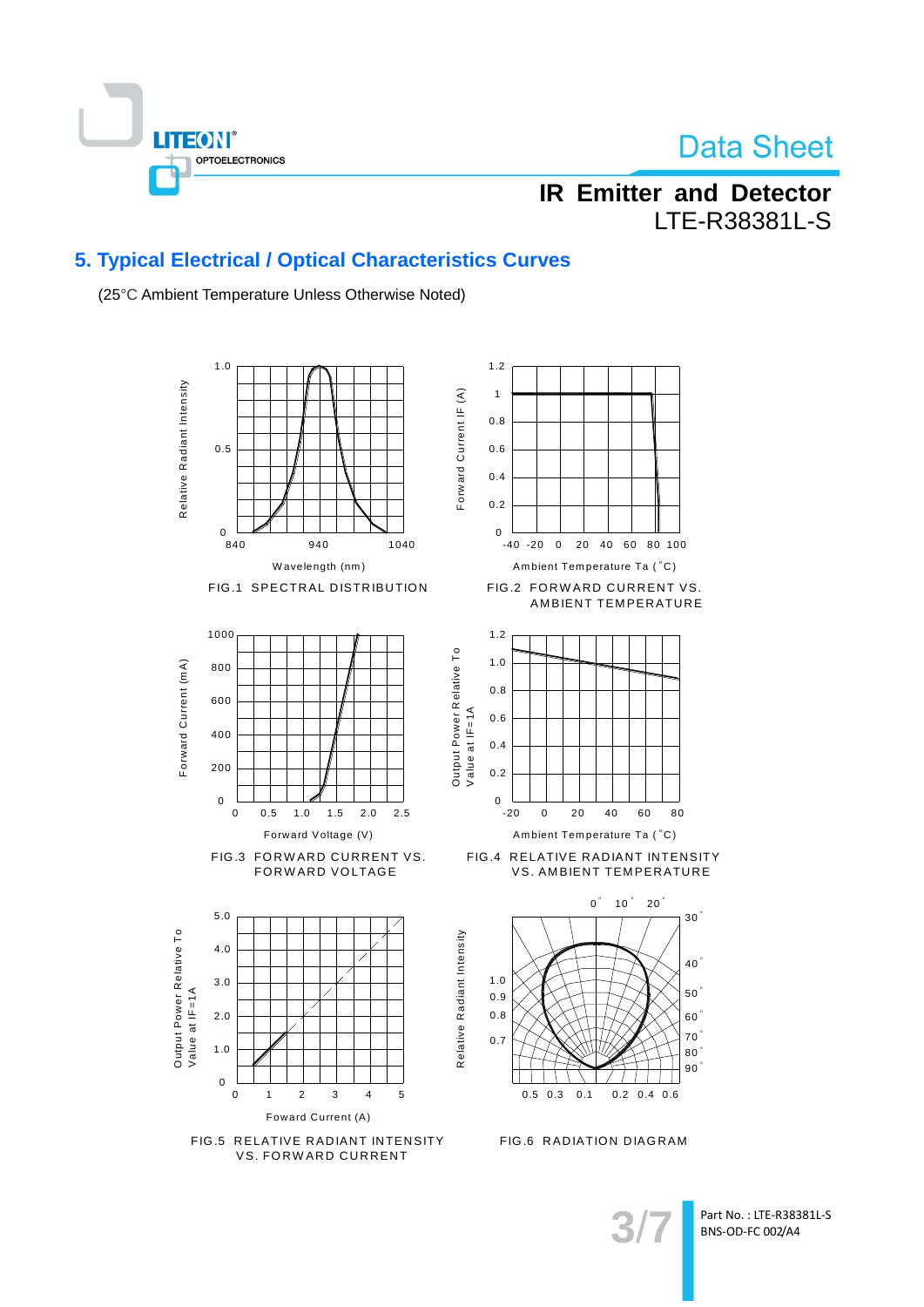

## **IR Emitter and Detector** LTE-R38381L-S

### **6. Suggest Soldering Pad Dimensions**



### 7. Package Dimensions Of Tape And Reel



#### Note: All dimensions are in millimeters (inches).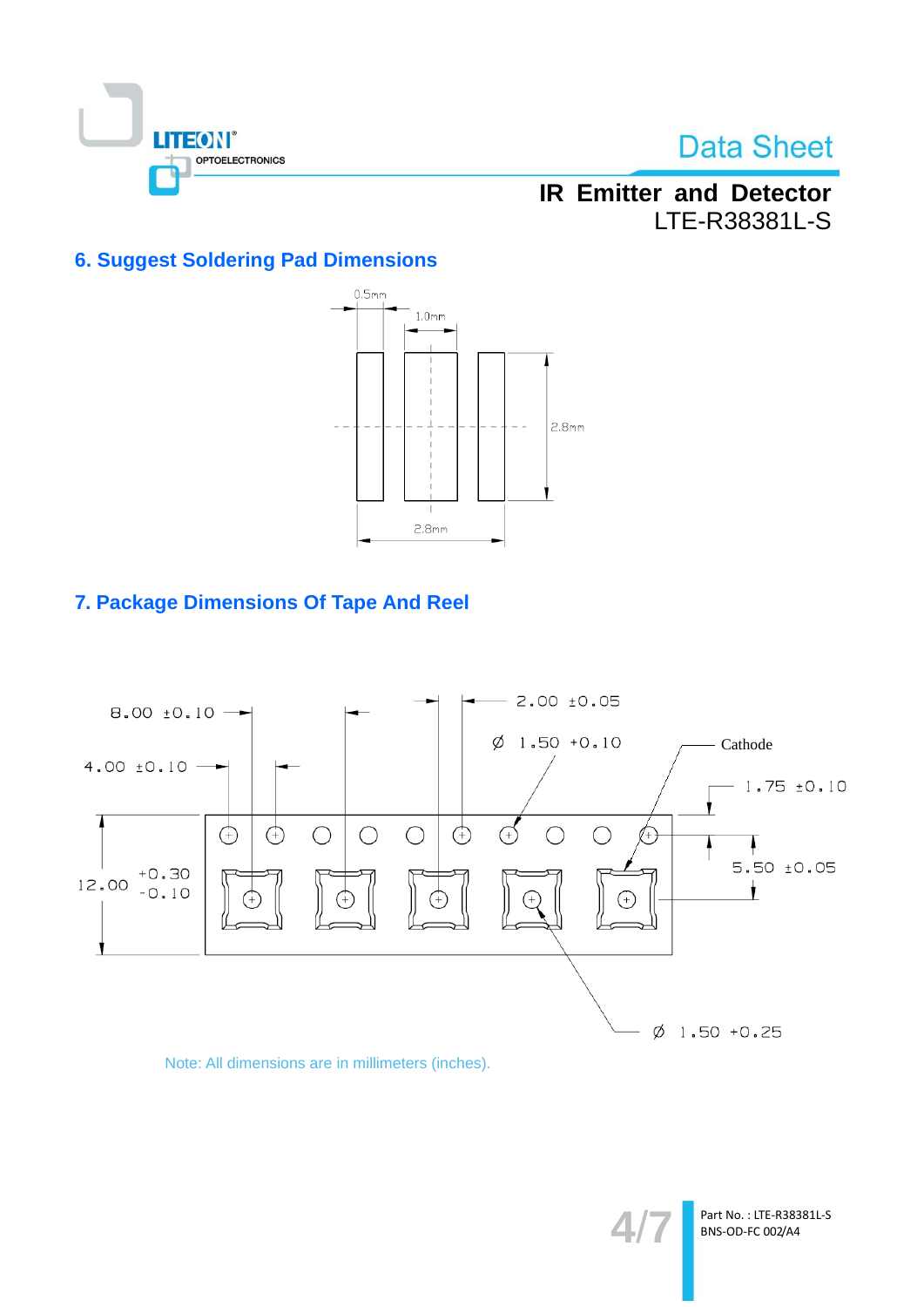

Note: 1. All dimensions are in millimeters (inches).

- 2. Empty component pockets sealed with top cover tape.
- 3.7 inch reel-600 pieces per reel.
- 4. The maximum number of consecutive missing parts is two.
- 5. In accordance with ANSI/EIA 481-1-A-1994 specifications.

### **8. CAUTIONS**

#### **8.1. Application**

The LEDs described here are intended to be used for ordinary electronic equipment (such as office equipment, communication equipment and household applications). Consult Liteon's Sales in advance for information on applications in which exceptional reliability is required, particularly when the failure or malfunction of the LEDs may directly jeopardize life or health (such as in aviation, transportation, traffic control equipment, medical and life support systems and safety devices).

#### 8.2. Storage

The package is sealed:

**TEON** 

OPTOELECTRONICS

The LEDs should be stored at 30°C or less and 90%RH or less. And the LEDs are limited to use within one year, while the LEDs is packed in moisture-proof package with the desiccants inside.

The package is opened:

The storage ambient for the LEDs should not exceed 30°C temperature or 60% relative humidity.

It is recommended that LEDs out of their original packaging are IR-reflowed within one week hrs.

For extended storage out of their original packaging, it is recommended that the LEDs be stored in a sealed container with appropriate desiccant, or in a desiccators with nitrogen ambient.

LEDs stored out of their original packaging for more than one week hrs should be baked at about 60 deg C for at least 20 hours before solder assembly.

#### 8.3. Cleaning

Use alcohol-based cleaning solvents such as isopropyl alcohol to clean the LEDs if necessary.

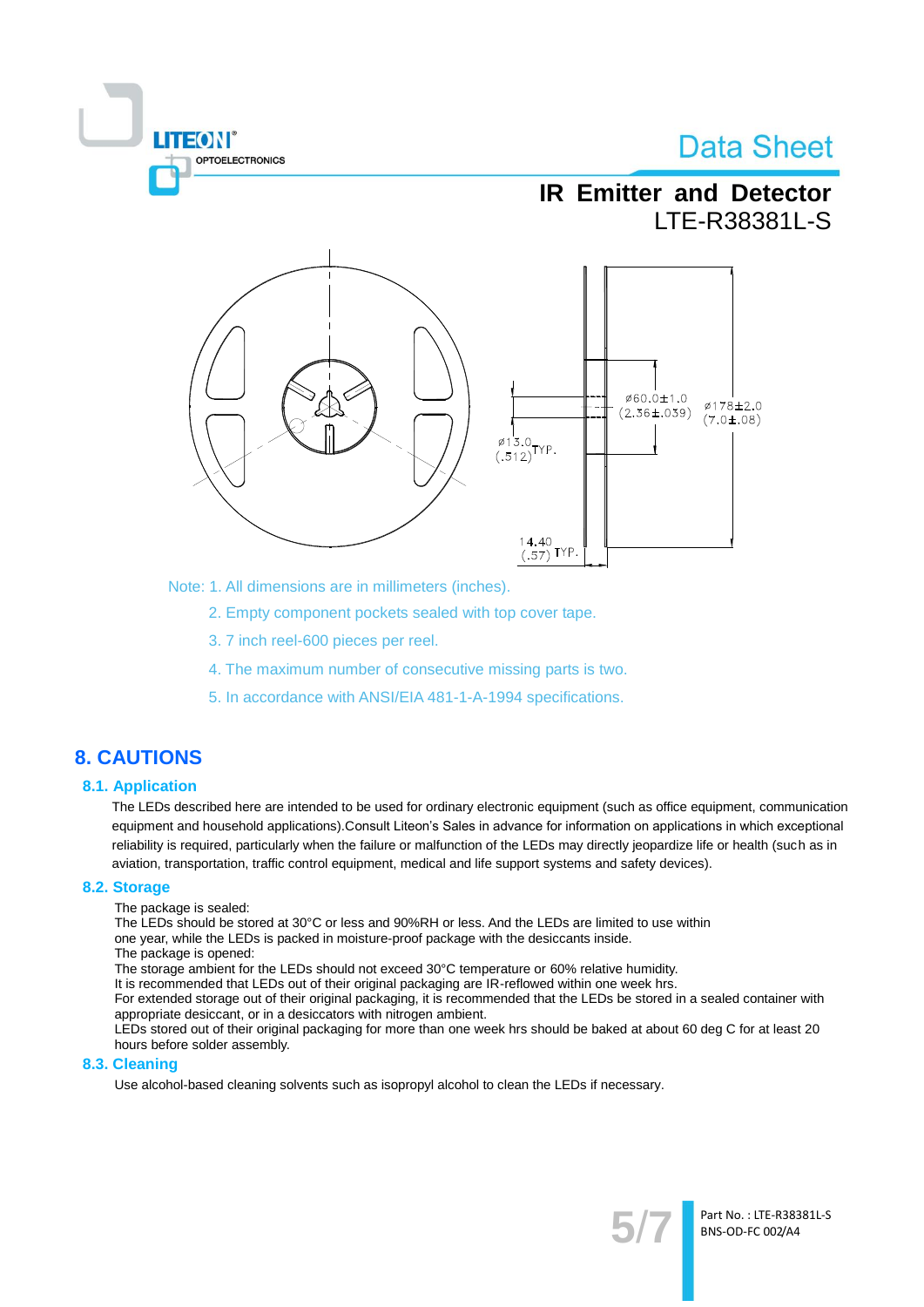

## **IR Emitter and Detector** LTE-R38381L-S

#### 8.4. Soldering

**Recommended soldering conditions:** 

| <b>Reflow Soldering</b>                                         |                                                                                           | <b>Soldering iron</b>         |                                                          |  |
|-----------------------------------------------------------------|-------------------------------------------------------------------------------------------|-------------------------------|----------------------------------------------------------|--|
| Pre-heat<br>Pre-heat time<br>Peak temperature<br>Soldering time | 150~200°C<br>120 seconds Max.<br>$260^{\circ}$ C Max.<br>10 seconds Max. (Max. two times) | Temperature<br>Soldering time | $300^{\circ}$ C Max.<br>3 seconds Max.<br>(one time one) |  |

Because different board designs use different number and types of devices, solder pastes, reflow ovens, and circuit boards, no single temperature profile works for all possible combinations.

However, you can successfully mount your packages to the PCB by following the proper guidelines and PCB-specific characterization.

LITE-ON Runs both component-level verification using in-house KYRAMX98 reflow chambers and board-level assembly.

The results of this testing are verified through post-reflow reliability testing.

Profiles used at LITE-ON are based on JEDEC standards to ensure that all packages can be successfully and reliably surface mounted.

Following figure shows a sample temperature profile compliant to JEDEC standards.

## **SOLDER PROFILE**



You can use this example as a generic target to set up your reflow process. You should adhere to the JEDEC profile limits as well as specifications and recommendations from the solder paste manufacturer to avoid damaging the device and create a reliable solder joint.